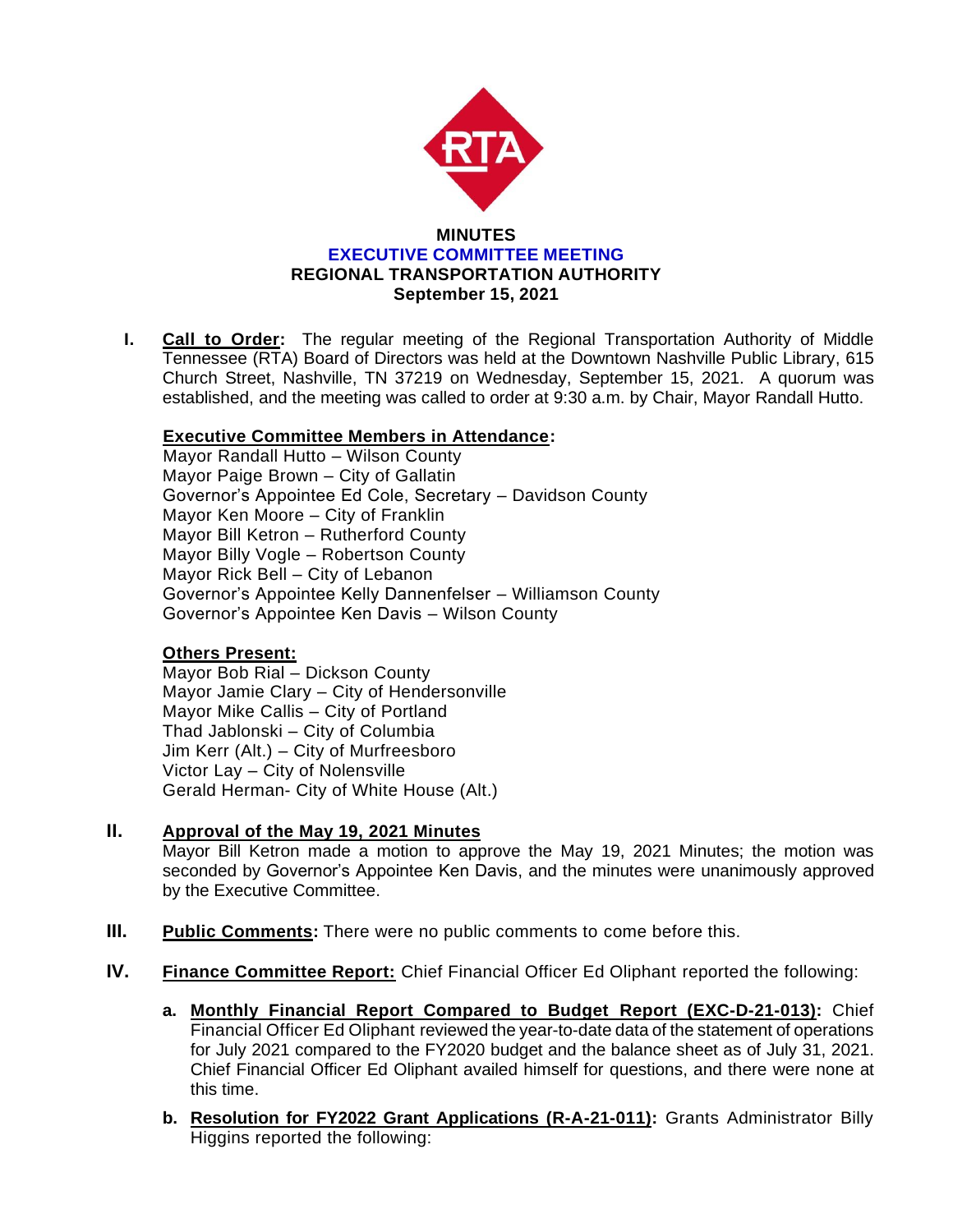The Regional Transportation Authority of Middle Tennessee (RTA) has the authority to receive federal, state, and local financial assistance for transportation projects.

For the RTA to apply and receive federal funds, RTA must comply with Federal Certifications and Assurances and annually submit compliance in accordance with these terms.

Reoccurring Federal Transit Administration (FTA), Federal Highway Administration, and State of Tennessee funding sources are as follows:

#### *5307 Urbanized Area Formula Funds*

When the apportionment is made available, RTA is eligible to use 5307 Urbanized Area Formula Funds, along with the 10% State and 10% Local match.

### *5337 State of Good Repair Formula Funds*

RTA is eligible to use State of Good Repair Funds. State of Good Repair Formula funds is for the maintenance, rehabilitation, and replacement of existing fixed guideway systems to maintain a state of good repair. The FY2021 apportionment for the Nashville Urbanized Area combined with the State and Local match is \$3,445,901 (80% Federal/10% State/10% Local).

### *State Operating Assistance*

RTA is eligible for operating assistance from the Tennessee Department of Transportation. The amount for FY2021 was \$633,400 and an additional \$350,000 for commuter bus service. The FY 2022 amount has not been published.

#### *IMPROVE Act Assistance*

RTA can request up to \$3 million in assistance (requires a 25% match) for capital projects that support public transportation services.

The resolution comprises the annual submittal of Certifications and Assurances for FTA funds and authorization to submit applications for grants with the FTA, the Tennessee Department of Transportation, and other grant funding entities.

Staff requested that the Committee:

- Adopt the attached resolution,
- Authorize the applications for 5307 & 5337 funding and State/Local match,
- Authorize the submittal of the applications for State Operating Assistance funding; and,
- Authorize the submittal of applications and execution of contracts for any other federal, state, or local grant funding that may become available during the fiscal year 2022 for the benefit of RTA.

There was no further discussion. A motion was made by Secretary Ed Cole and seconded by Mayor Billy Vogle and unanimously approved by the Executive Committee

**c. Procurement Policy Revisions (R-A-21-012):** Procurement Manager Kim Hereford reported the following: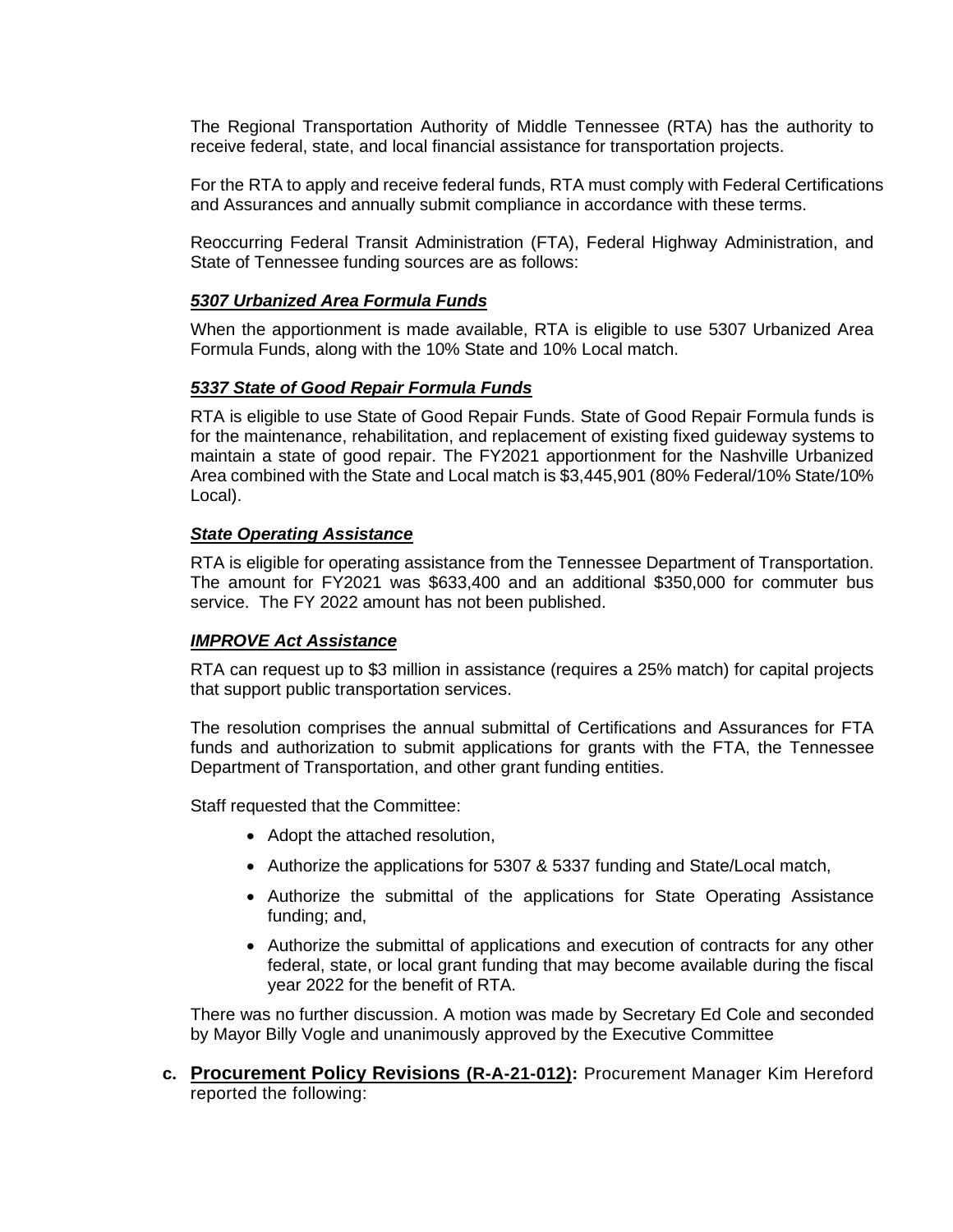After a recent assessment of the procurement policies and procedures, staff recognized that WeGo Public Transit's Procurement Policy lacked a provision for unsolicited proposals and should contain additional language regarding protest procedures.

A policy allowing for unsolicited proposals allows WeGo to explore new business opportunities or concepts that are beneficial to the agency.

The proposed new policy for unsolicited proposals addresses the following areas:

- Unsolicited Proposal Description
- Evaluation Process
- Dedication to Full and Open Competition
- Sole Source Award
- Contract Resulting from an Unsolicited Proposal
- Prerequisites to Contract Negotiation
- Use of Confidential Information

The policy will not circumvent the competitive bid process. It will instead give us insight into an innovative proposal. As with any proposal, an evaluation would be made whether such goods or services represent a clear and necessary sole source or require a competitive bid process to procure.

In addition to adding a policy for unsolicited proposals, staff also recognized that our current protest procedures should be updated to include the following:

- Protest Point of Contact/Response Time
- Appeal Process / Response Time
- FTA Notification

The proposed policy addition and updates promote structure and guidance internally, as well as externally for potential receipt of unsolicited proposals or protests. If the Board approves, the Procurement Department will publish the new policy on WeGo's website as we work to finalize a revised hard copy of our Policy manual.

Staff recommended the Board approve the attached proposed new policy for unsolicited proposals and updates to the protest procedures as discussed. (see attached).

There was no further discussion. A motion was made by Mayor Ken Moore and seconded by Governor's Appointee Ken Davis and unanimously approved by the Executive Committee.

# **V. Operations Committee Report**: Chief Operating Officer Andy Burke reported the following:

- **a. Monthly Operating Statistics (EXC-D-21-014):** Chief Operating Officer Andy Burke reviewed the RTA Monthly Dashboard Report through July 31, 2021, with the Executive Committee. Chief Operating Officer Andy Burke availed himself for questions, and there were none at this time.
- **b. RJ Corman 2021 Track Maintenance & Rehab Project (R-A-21-013):** Chief Development Officer Trey Walker reported the following:

To ensure the safety and quality of the WeGo Star service and compliance with Federal Railroad Administration (FRA) requirements for commuter rail operations, annual routine maintenance and rehabilitation work is for the infrastructure on which the service operates.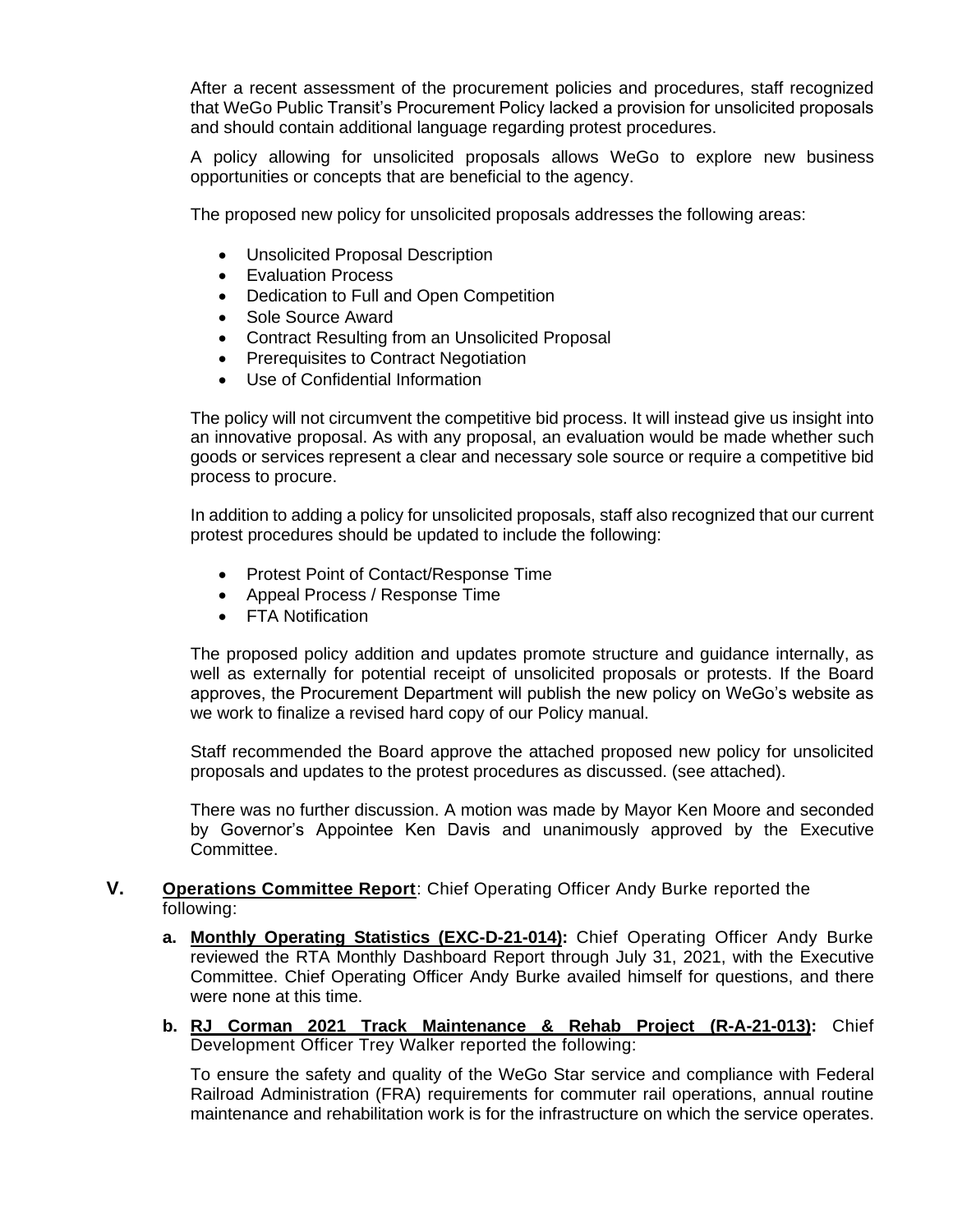To maintain the corridor in a "state of good repair," repair efforts need to be completed within the 2021 calendar year. As a requirement of the tri-party agreement between the Regional Transportation Authority of Middle Tennessee (RTA), Nashville and Eastern Railroad Authority (NERA), and Nashville and Eastern Railroad Corporation (NERC), the railroad is to perform regular maintenance and repair of the track and infrastructure associated with the rail passenger corridor. Based on the railroad's annual assessment of conditions, the RTA reviews and evaluates the request for repairs and associated capital costs before issuing approval of the work.

RTA staff requested the Board of Directors to provide the Chief Executive Officer authority to release capital funding to support this year's track maintenance and rehabilitation needs, as defined within the Tri-party agreement between RTA, NERA, and NERC. The proposed capital project is to be managed with a total amount not to exceed \$849,898.00. RTA will fund its portion of \$764,908.20 (90%) from Federal, State, and local sources. RJ Corman will fund the remaining \$84,989.80 (10%) as agreed to in the Tri-Party Agreement.

There were general discussions regarding this project. A proper motion was made by Mayor Billy Vogle, seconded by Mayor Jamie Clary, and unanimously approved by the Executive Committee.

# **VI. CEO's Report:** CEO Bland provided the following report:

- **1.** We also had the opportunity to operate two special event services on the Star since we last met. We sold out of tickets for the  $4<sup>th</sup>$  of July celebration at 750 round trips. We also provided service to the first Big Machine Music City Grand Prix race, with 355 passengers riding. This was a clear demonstration that people will ride when they come downtown.
- **2.** With respect to the locomotive overhaul on the Star, the last of the 4 locomotives is currently at the rebuilder. We expect it back by the end of this year, completing this project.
- **3.** On the commuter bus side, we're continuing to see pandemic-induced disruptions in the supply chain impact our operations. We have been notified of a delay in the delivery of our 10 new commuter buses as the manufacturers await delivery of key components delayed by shortages.
- **4.** We are partnering with the City of Nashville, TDOT, and the Nashville Downtown Partnership on a Downtown Nashville Traffic Study to examine the many competing uses for downtown Nashville streets and rights of way. One of our key objectives will be to try to identify transit priority corridors where we can gain transit priority measures like dedicated lanes and improved infrastructure. This will be essential for RTA commuters as the downtown workforce spreads well beyond the State Capitol complex. We received two excellent proposals and are evaluating them for contract award now.
- **5.** We are also assembling a Request for Proposals to develop a range of options for the future evolution of the Star. With most of our State of Good Repair projects completed over the past 2 years, we can again look to the future, including an examination of how our longterm commuter markets might be impacted by the pandemic and changing work patterns. As part of the process, we did a formal request for information from the consulting community and received responses from 4 large, national consulting firms (all with a Middle Tennessee presence). We are currently talking to each of these firms, as well as RJ Corman, to develop the content on the Request for Proposals.

CEO Bland concluded his remarks and was available for any questions from the floor and there were none at this time.